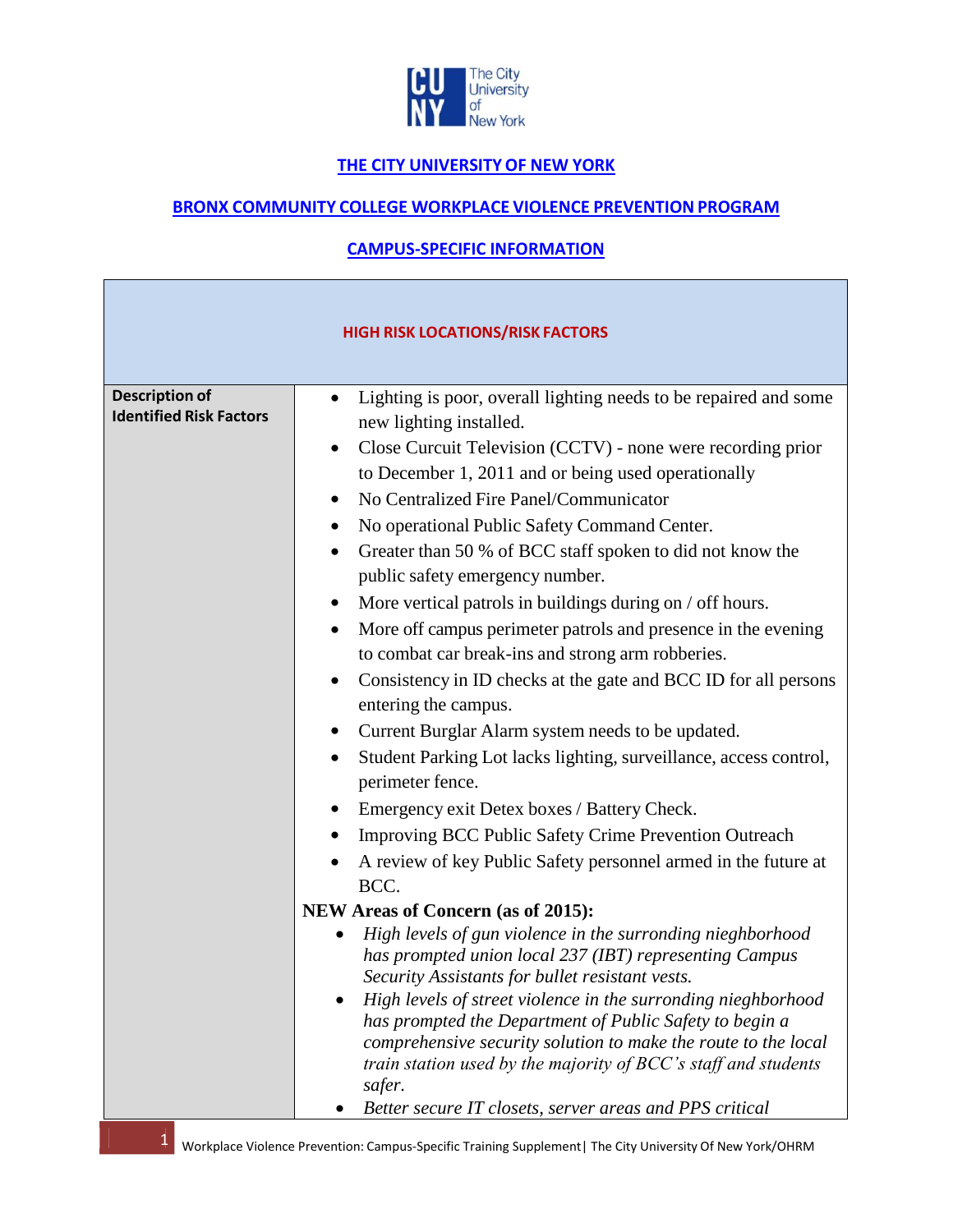| infrastucture. |
|----------------|
|                |
|                |
|                |
|                |
|                |
|                |
|                |
|                |
|                |
|                |
|                |
|                |
|                |
|                |
|                |
|                |
|                |
|                |
|                |
|                |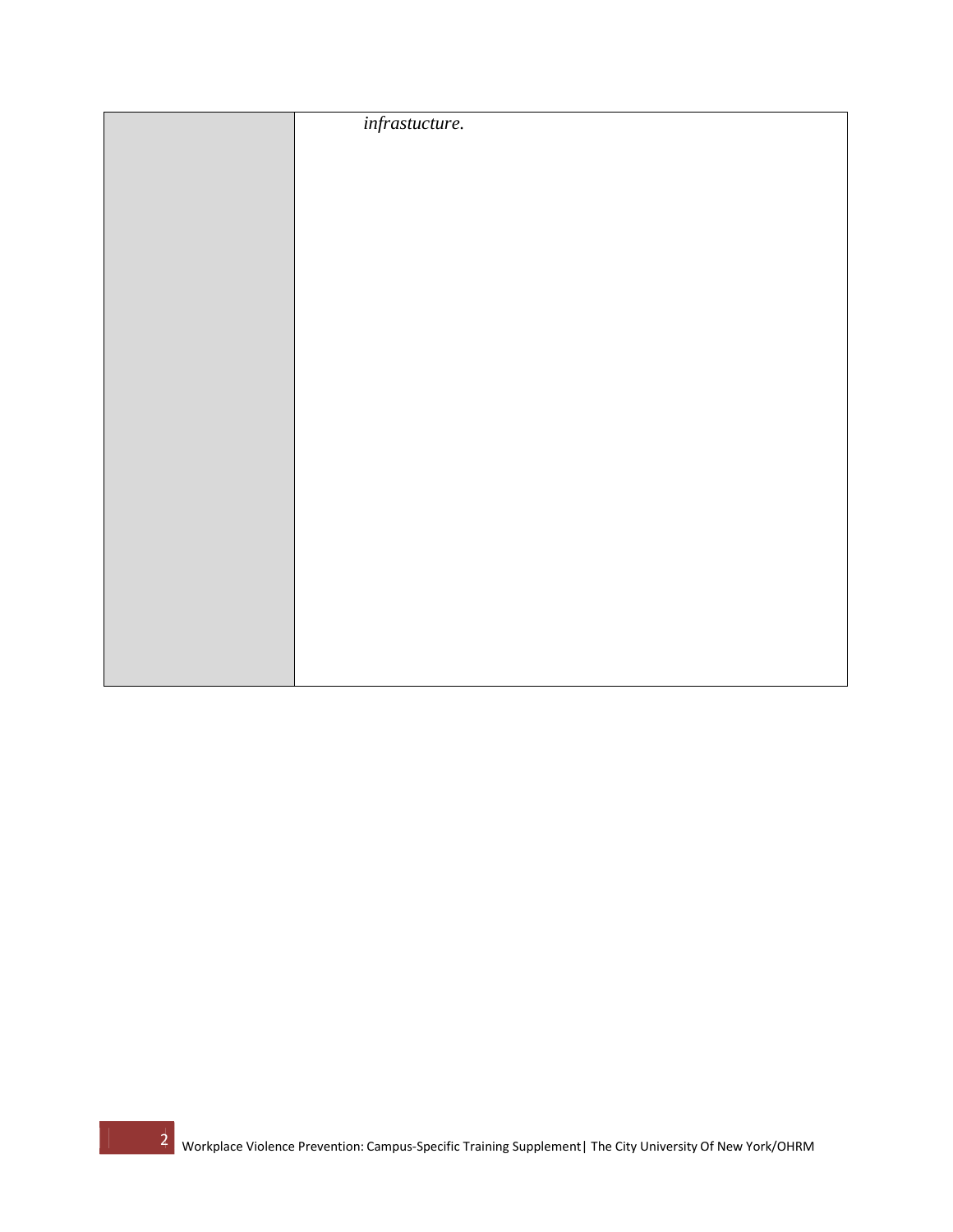| <b>HIGH RISK LOCATIONS/RISK FACTORS</b>                               |                                                                                                                                                                                                                                                                                                                                                                                                                                                                                                                                                                                                                                                                                                                                                                                                                                                                                                                                                    |  |
|-----------------------------------------------------------------------|----------------------------------------------------------------------------------------------------------------------------------------------------------------------------------------------------------------------------------------------------------------------------------------------------------------------------------------------------------------------------------------------------------------------------------------------------------------------------------------------------------------------------------------------------------------------------------------------------------------------------------------------------------------------------------------------------------------------------------------------------------------------------------------------------------------------------------------------------------------------------------------------------------------------------------------------------|--|
| How the identified risk<br>factors have been / are<br>being addressed | Lighting:<br>Since mid-September Physical Plant Services has significantly<br>improved lighting around the campus. Physical Plant Services and<br>Public Safety are meeting to identify additional areas where lighting<br>either needs to be improved and or installed. Examples include, the<br>corner of the campus at 180 <sup>th</sup> Street and University Avenue, and the<br>top lot of the student parking lot.                                                                                                                                                                                                                                                                                                                                                                                                                                                                                                                           |  |
|                                                                       | <b>August 2014 - Improvement / Work in Progress:</b><br>Lighting has improved with the installation of several new lighting<br>fixtures to help illuminate the campus. Physical Plant Services and Public<br>Safety regularly meet and communicate on identifying additional areas<br>where lighting needs to be improved and or installed. While the overall<br>lighting of the campus has improved, we are still looking for ways to<br>make it better.                                                                                                                                                                                                                                                                                                                                                                                                                                                                                          |  |
|                                                                       | June 2015 - Improvement/Work in Progress:<br>Bronx Community College campus lighting has improved significantly in the<br>past year. The Physical Plant Services Department electricians have installed<br>new lighting in several areas of concern. Areas that have been improved<br>include, Sedgwick Avenue (behind Colston Hall), Lower Colston Hall parking<br>area, Snow House and the west side area of Loew Hall. At this time there are<br>two (2) lighting project in progress. One, a new lighting conduit is about 50%<br>complete. This project will improve the lighting on Sedgwick Avenue from the<br>corner of Hall of Fame Terrace to Altschul House. Two, a lighting conduit has<br>been completed on the roof of Loew Hall north east side to improve lighting<br>on the corner University Avenue and 180 <sup>th</sup> Street. Light fixtures will be<br>purchased during the fiscal year 2015/2016 to complete this project. |  |
|                                                                       | <b>CCTV:</b><br>As of November 2011, there had been no functional CCTV cameras<br>recording or being utilized by Public Safety for investigations.<br>Public Safety, working with the Department of Information<br>Technology, has begun to activate the existing 32 campus cameras<br>while installing additional cameras. As of December 8, 2011, - nine<br>(9) cameras are recording and that number will continue to grow<br>weekly. Also, purchase orders have been issued for nine (9) cameras<br>at the University Avenue Gate, four (4) cameras inside the Main<br>Gate, three (3) cameras at the 180 Street Gate and twelve (12)<br>cameras in the Bursars Office. All of the above mentioned camera<br>work is expected to be completed by the first quarter of 2012.                                                                                                                                                                    |  |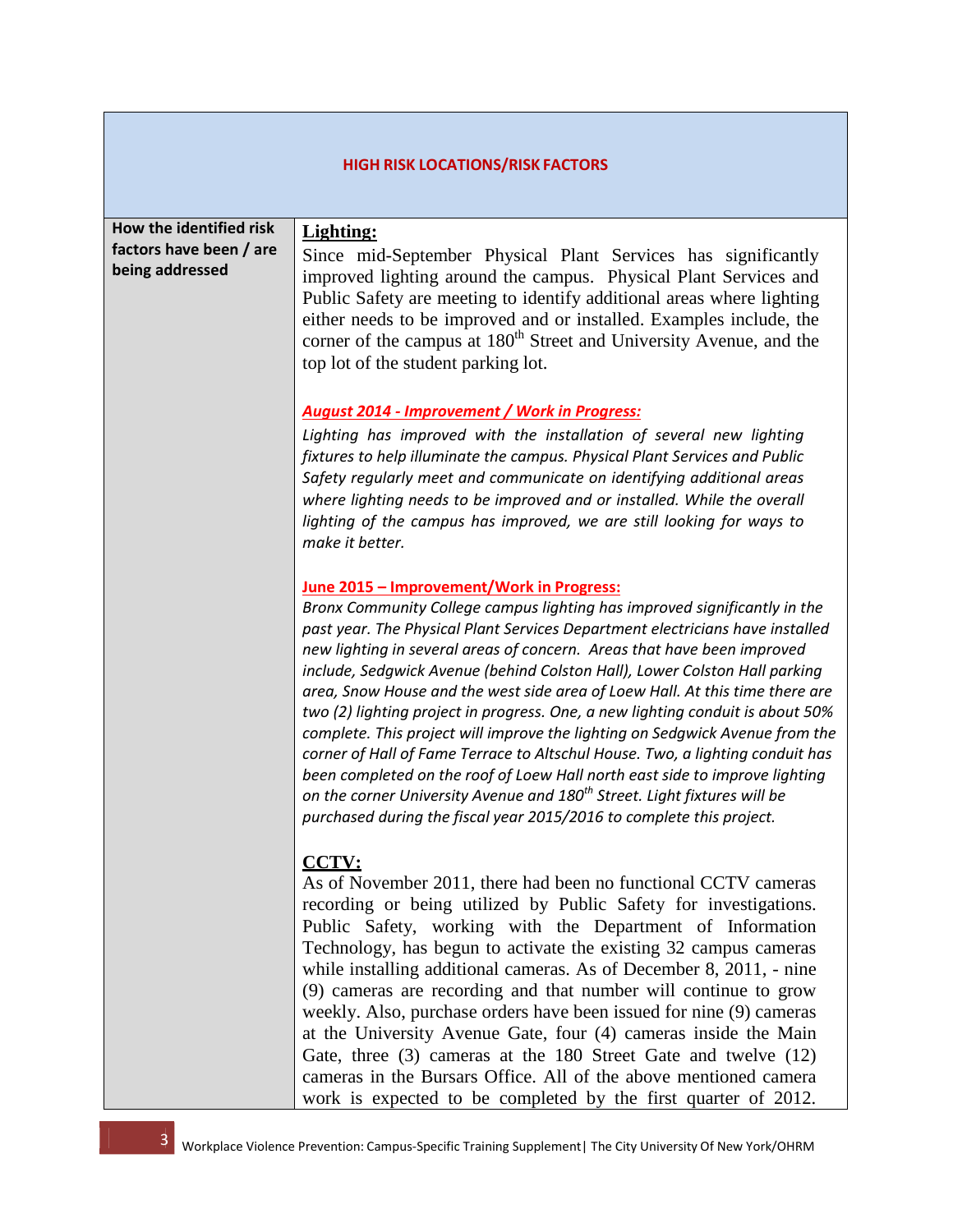Additional areas are being investigated for CCTV deployment and Public Safety is in the process of requesting additional proposals for the Osborne Gate Entrance, corner of  $180<sup>th</sup>$  Street and University Avenue, the front of both the Altchul and Snow House and the Student Parking Lot. While this is being done, the IT Department, working with Public Safety, is also installing cameras in sensitive and desolate areas identified during the walkthrough.

#### *August 2014 - Corrected / Continued Work in Progress:*

*In less than 3 years we have 303 fully operational / recording surveillance cameras all accessible to our Public Safety Communications & Surveillance Center. Surveillance cameras have been deployed in buildings, campus grounds, campus perimeters, and key areas identified as high risk. These cameras have been instrumental in a number of investigations both for the campus Public Safety and external law enforcement for incidents that occurred on campus and the surrounding campus perimeter. The additional surveillance has augmented Public Safety staff which has led to improved responses, accurate investigations and several arrests of street crimes through real time video observations. Deployment of the surveillance system has aided in reducing violent crime significantly for two (2) years in a row. Currently 50 additional surveillance cameras are scheduled to come online in the fall 2014 semester.*

### **June 2015 – Corrected/Work in Progress:**

*Currently BXCC CCTV surveillance system includes a total of 348 high quality cameras continuously recording. Recently, new cameras have been installed in several areas of concern that include, Meister Hall, Hall of Fame Terrace, Sedgwick Avenue and the student parking lot. There are two (2) other CCTV projects in progress. Several cameras are being installed in Snow House to increase security for the Center for Sustainable Energy. Over twenty cameras have been installed in the Paterson building and parking lot but are not recording yet. Both CCTV projects should be completed by the end of June 2015. Multiple CCTV projects are in the planning stage for the fiscal year 2015/2016 that will include additional perimeter and lobby cameras, emergency exit cameras and as well as intrusion devices for IT / PPS critical infrastructure areas.*

## **No Central Fire Annunciator Panel:**

At this time a majority of the fire panels do not connect to a direct central station and Public Safety. The fire panels for these building are local and Public Safety becomes aware when a building occupant advises of a strobe or audible alarm. This could significantly cut down response time in the case of a real fire. Public Safety is following up with fire system vendors and BCC Director of Capital Projects, with input from both PPS and the IT departments, to find a solution to receive all BCC Fire Panel signals at a central location.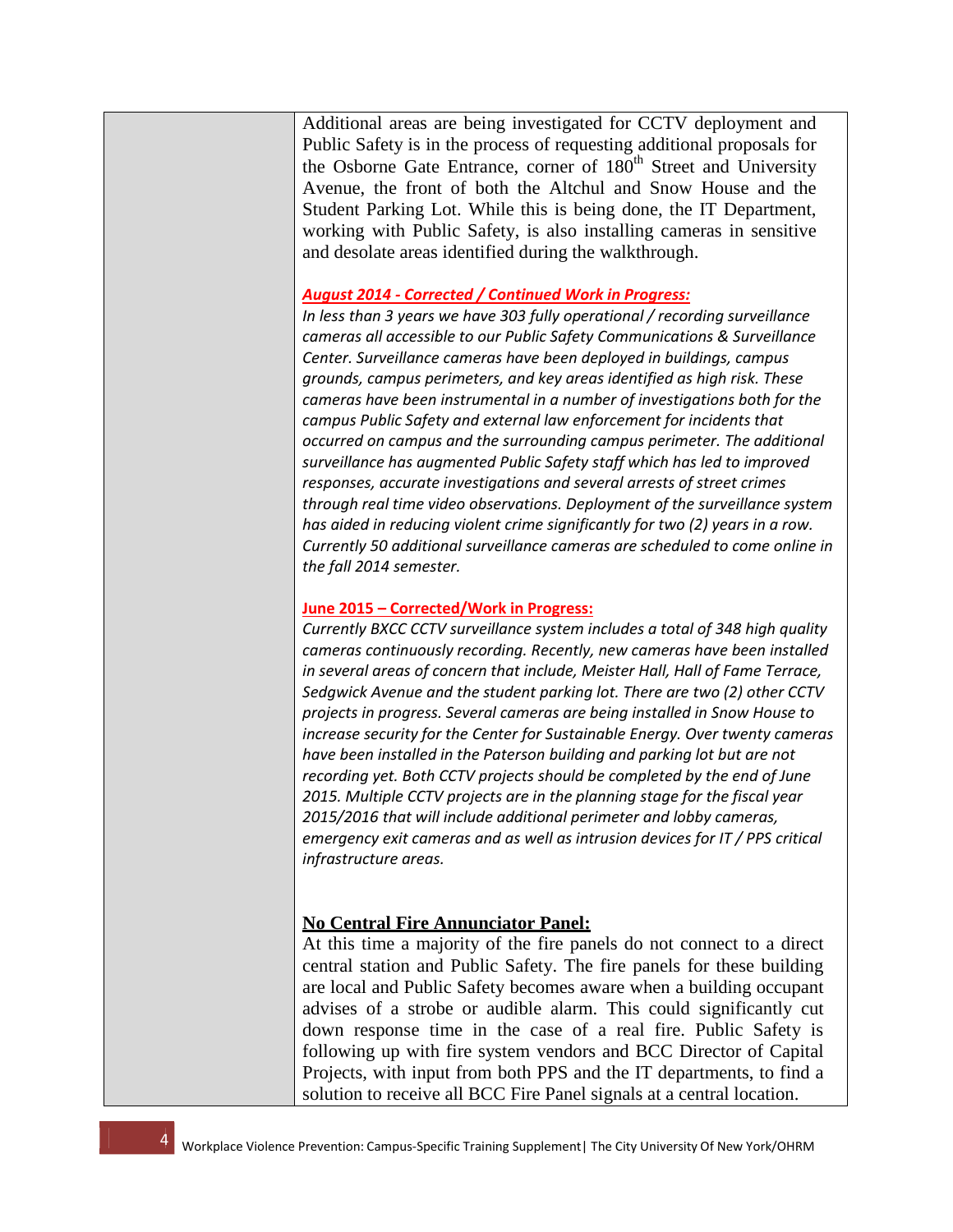## *August 2014 - Improved / Work in Progress:*

*Currently, five (5) buildings report directly to the Public Safety Communications & Surveillance Center and four (4) buildings report to an FDNY Approved Central Station. During the fall 2014 semester, all nine (9) aforementioned buildings will report to both the Public Safety Communications & Surveillance Center and an FDNY Approved Central Station. In addition, a new fire alarm system will be installed in the Roscoe Brown Student Center, allowing the fire panel to report both to the Public Safety Communications & Surveillance Center and an FDNY Approved Central Station. Capital Projects in conjunction with the Campus Planning Department is in the design phase of replacing the fire alarm system of four (4) additional buildings. Public Safety has dedicated two sergeants to repair and improve the fire alarm systems and overall Fire Safety on campus. One sergeant will conduct weekly fire alarm system inspections and the other is assigned to electronic security and fire alarm projects. As a proactive and precautionary measure, Public Safety has trained 40 of its staff who have received NYFD Fire Guard Licenses to aid in fire watch patrols. While there is still much room for improvement, the steps taken have significantly improved fire safety on campus and Public Safety's overall response.*

#### **June 2015 – Corrected/Work in Progress:**

*There are currently ten (10) buildings with fire alarm systems that communicate with a central station monitoring company approved by the New York City Fire Department. In addition, there are Five (5) other buildings in the process of being programmed to the same fire alarm monitoring company. All five (5) buildings should be completed by the first quarter of fiscal year 2015/2016. Fire alarm systems for two (2) other buildings are in the planning stage and are to be upgraded with the BCC Public Safety budget by the end of fiscal year 2015/2016. The Campus Planning Department is working with CUNY Central and are in the design phase of upgrading the fire alarm systems for three (3) other buildings. In addition Public Safety has a dedicated Life Safety System Specialist and Fire Prevention Sergeant who proactively check the fire alarm systems, conduct drills and make recommendations for improvements of our fire alarm systems.* 

## **Public Safety Command Center:**

Currently the Public Safety Command Center is located in New Hall and consists of no functioning cameras. It has an analog burglar receiver that signals from approximately 60 areas that have burglary systems with limited information. The information is documented in a hand written event log, radio log and phone log. In September Public Safety began working with the Information Technology Department, Physical Plant Services and Campus Planning to relocate the Command Center. This coordinated effort will lead to the Command Center being relocated to the Department of Public Safety in Loew Hall  $(5^{th}$  floor) on or before February 1, 2011. The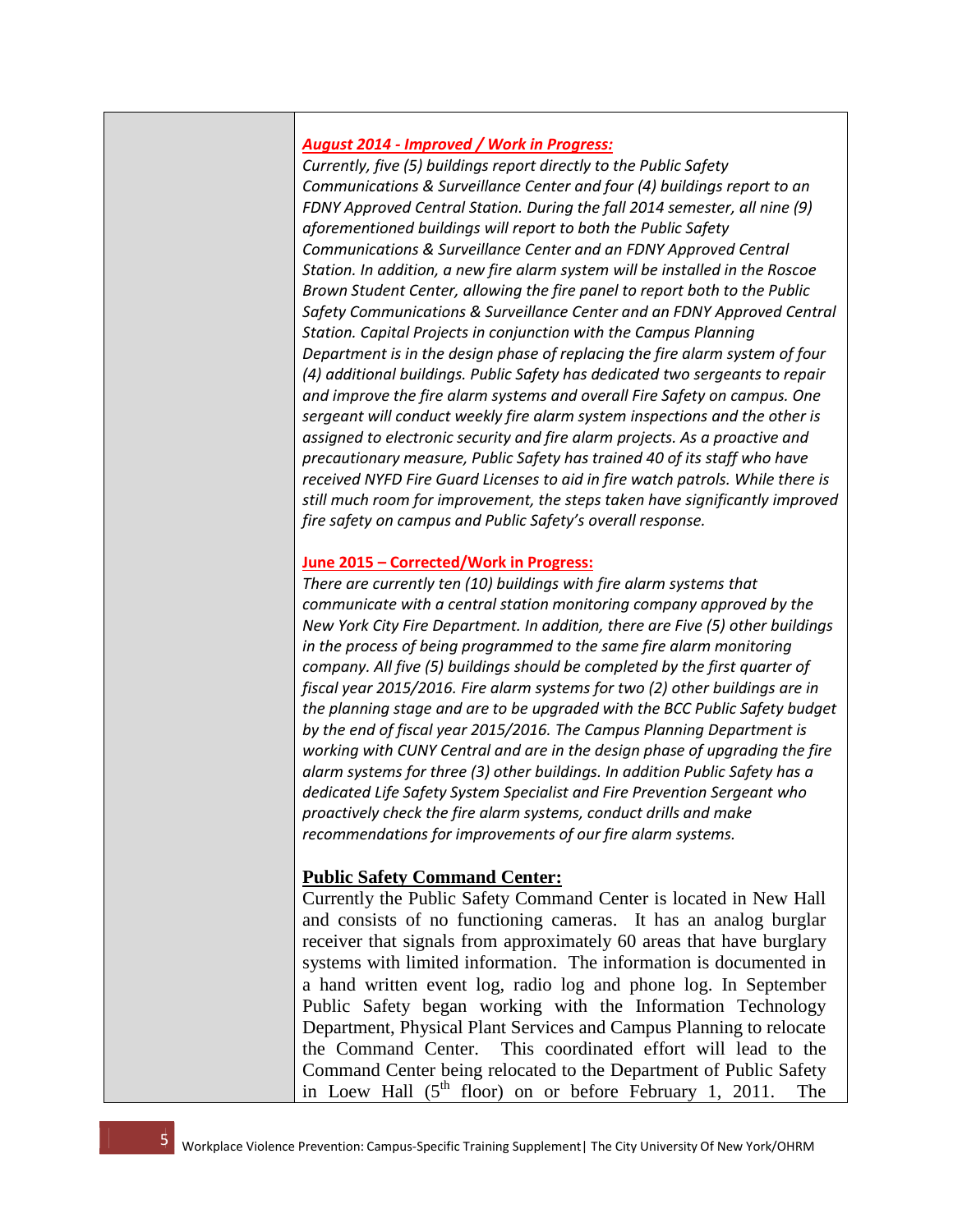Command Center is being set up to receive all the video from CCTV cameras throughout the campus. The electronic command log and the room will expand as a Campus Fire Central Station. The room will be located across the hall from the Public Safety Sergeants Office. This move will make the non-functioning command center a supervised real-time emergency operations & communications center. The operator will have multiple alarms, CCTV's and communications to assess calls and direct Public Safety or outside agencies in a Crime / Medical and Fire emergency. The 24/7/365 command center is expected to be fully operational by February 2012 with ongoing upgrades in technology.

#### *August 2014 - Corrected / Continued Work in Progress:*

*Public Safety established a real time Communications & Surveillance Center on Loew 5th Floor. This Center monitors Public Safety and the 46th Precinct NYPD radio channels. Operators can view 303 campus cameras to proactively aid campus video patrols and direct Public Safety staff and other emergency responders to campus incidents. In addition, the operators receive intrusion, duress, access control and fire alarm alerts from various campus buildings, making it a true force multiplier for Public Safety staff to protect the Bronx Community College campus.* 

## **Lack of Knowledge of Public Safety Emergency Number:**

Throughout the campus walk through, less than 50% of those surveyed were aware the Public Safety emergency number was 5911 from any campus phone or 718-289-5911 from a cell or landline phone. The recommendation is to have a bright sticker placed on the approximately 1800 BCC phones with the emergency # in case of Crime, Medical or Fire emergency. This recommendation is currently being implemented.

#### *August 2014 - Corrected / Continued Work in Progress:*

*Public Safety has conducted three (3) campus walkthroughs that included door to door visits of every campus office since the initial Workplace Violence Survey and has placed stickers with the emergency contact number on campus phones (Emergency # 718-289-5911 or 5911 from any campus phone). During these walkthroughs, Public Safety also spoke to staff that had questions. In addition, Public Safety has produced numerous Crime Prevention News Letters that provided an abundance of information and resources as well as Public Safety's emergency contact number. In addition, Public Safety conducted workshops targeting approximately 1000 students and staff every semester addressing crime prevention and providing the emergency contact information. Public Safety now speaks at all New Employee Orientations and provides crime prevention material as well as the emergency contact number. This overall outreach and campaign has led to the Department of Public Safety increasing its calls for Service by over 100%, a significant improvement. During the Fall 2014 semester, another*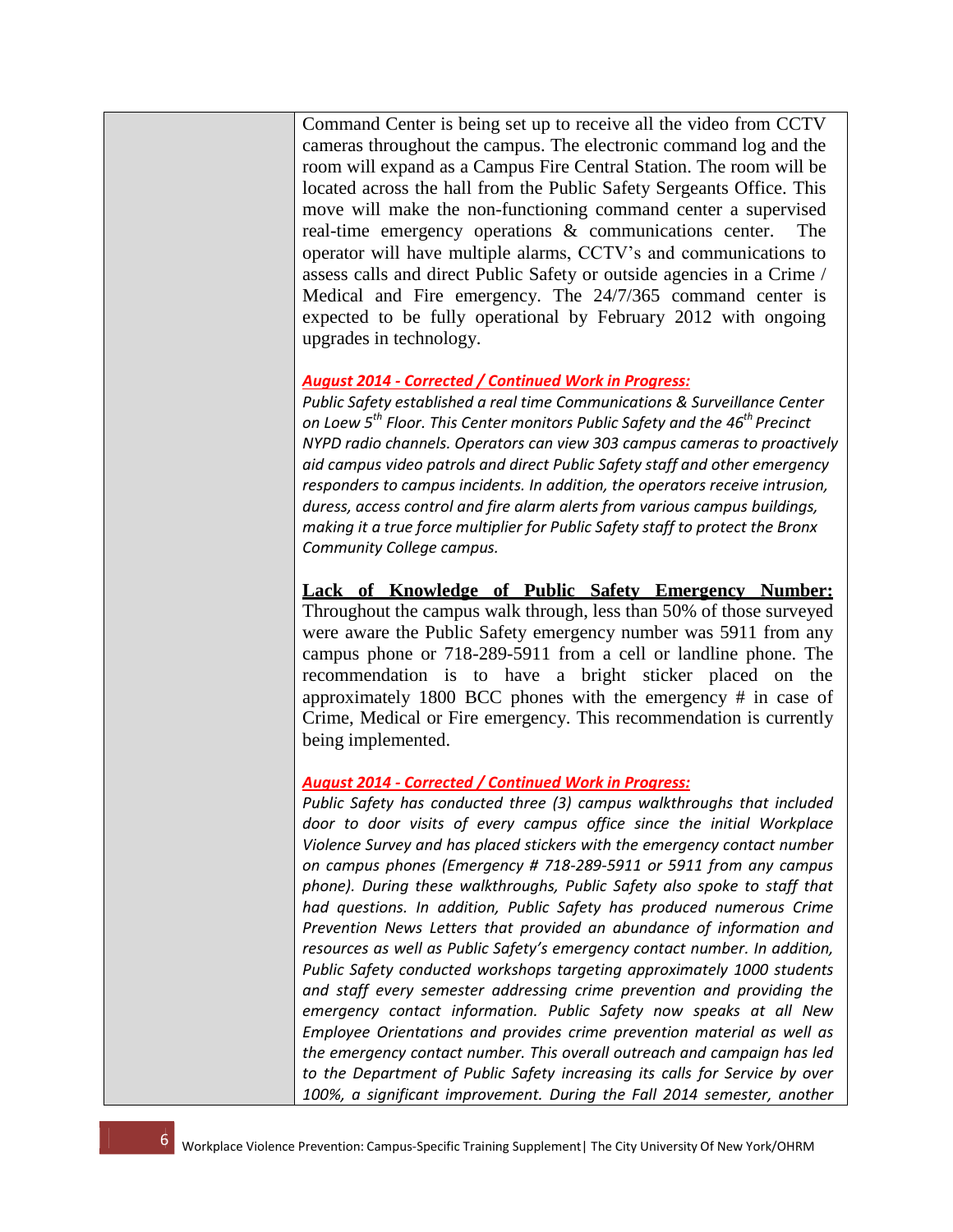*walkthrough of the campus will be conducted and numerous Crime Prevention/Workplace Violence and Title IX Trainings will take place where the emergency contact number and a list of services will be provided.* 

### **Vertical Patrols of Buildings:**

Approximately 40% of those surveyed requested additional patrols during off hours and/or during regular hours in the building. Public Safety agrees more vertical patrols should be conducted but is currently working with manpower restraints. The Department is in the process of adding nine (9) positions and expects that the additional personnel will be in place by June 2012.

## *August 2014 - Corrected / Work in Progress:*

*Public Safety has improved its campus vertical patrols with additional staffing, leading to significantly more patrols and the ability to target areas that concerned employees. The Public Safety Department is looking at maintaining this posture through a combination of staffing and surveillance cameras.* 

### **Request for Greater Visibly on the Perimeter:**

Public Safety has been made aware of thirteen (13) car break-ins, twelve (12) robberies and one (1) felony assault, all since August  $15<sup>th</sup>$ 2011 on the campus perimeter. While the deployment of CCTV will aid as a force multiplier and in an evidentiary / investigation capacity, additional marked and unmarked patrols will be required to suppress / move the crime and or apprehend criminals. Public Safety agrees more marked and unmarked vehicle patrols should be implemented. The Public Safety Department will continue to make its best effort to protect those coming in and out of BCC and its perimeter.

#### *August 2014 - Improved / Work in Progress:*

*Public Safety has improved its perimeter visibility with additional staffing dedicated to patrolling along with the installation of CCTV's to aid in the prevention of street crime. This has led to a decrease in robberies by 500% for two years in a row (2012 – 2013). However, car break-ins have continued to be an issue in the off campus perimeter. Public Safety will continue to improve its patrol strategy working with local NYPD precincts, deploying additional surveillance cameras and introducing new crime prevention programs.* 

#### *June 2015 – Improved / Work in Progress:*

*Public Safety is continuing to invest in protecting the immediate perimeter by hiring more Campus Peace Officers, deploying more street surveillance cameras and putting greater focus on Crime Prevention programs that affect the immediate community such as Neighborhood Watch, Operation Care Watch and SAFE Haven Program.*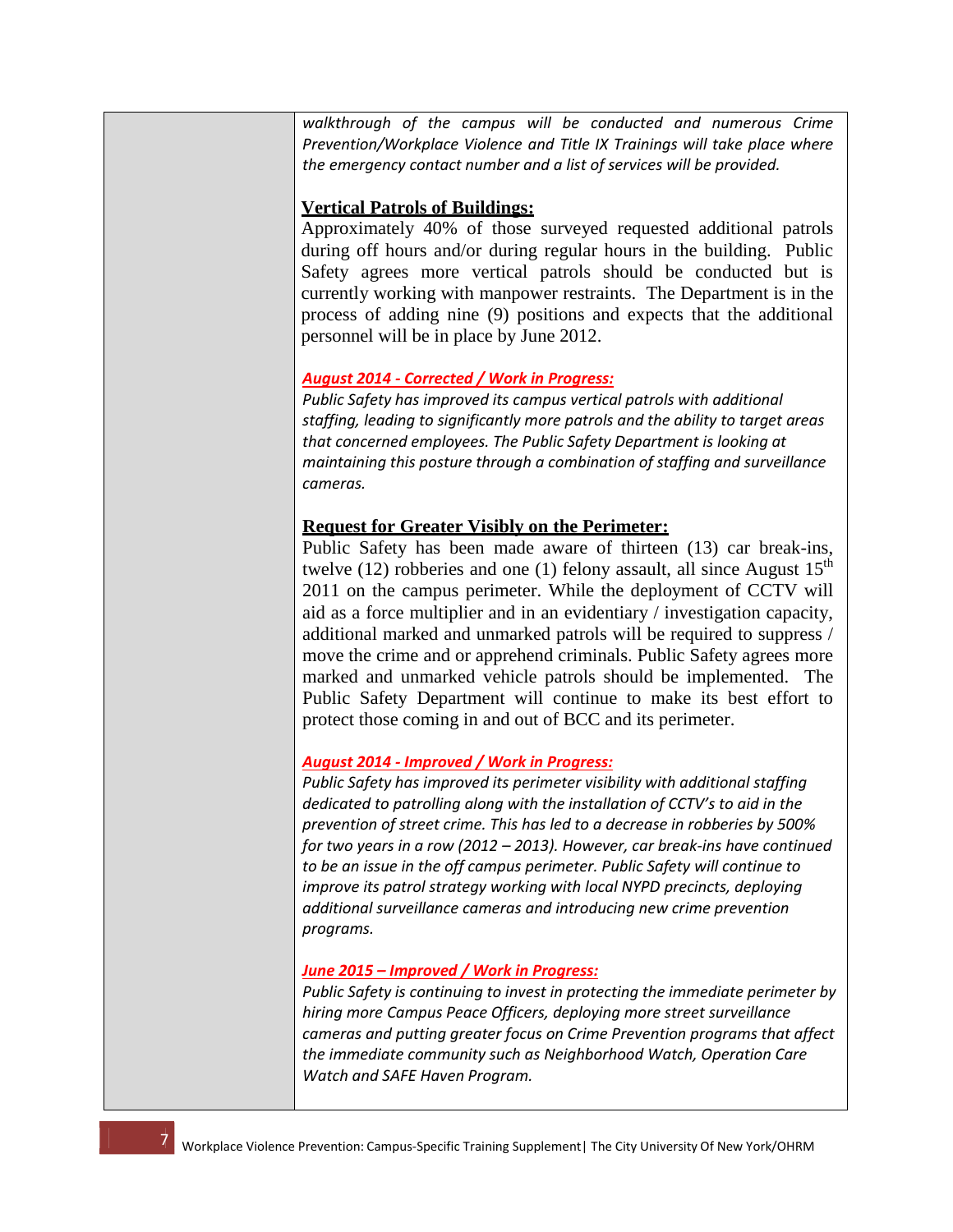# **Consistency in ID Checks at Entrances for all Persons Entering the Campus:**

The Public Safety Department is enforcing a policy of checking BCC identifications before entering the property and or signing in. Public Safety is attempting to verify who legitimately belongs on the campus and who does not. Currently there are several Orders of Protection held by members of the campus community. Public Safety is vigilant in keeping off known offenders. Below are the issues Public Safety is currently correcting:

- 1. Not all programs on BCC require a BCC Identification. Public Safety has been notified about these departments and is working with them and administration on the best way going forward to identify who should have BCC ID. The Public Safety Department intends to resolve this matter in the first quarter of 2012.
- 2. Not all students and staff were aware Public Safety was enforcing the BCC Policy – At the beginning of the Spring semester, a BCC Broadcast of the ID Policy will be put out. The ID Policy will be put out on BCC social networks and officers conducting vertical patrols and or involved in Crime Prevention talks will inform the campus community.
- 3. Improved signage that clearly advises of the identification policy and that states "Under Video Surveillance" is underway. In addition, Public Safety booths clearly identified with a CUNY Public Safety Logo and additional signage is also underway.
- 4. University Gate and Main Gate need to be properly staffed by Public Safety personnel to conduct identification checks. Currently, the college has posted several positions in an effort to improve staffing by hiring qualified candidates, which will aid in remedying some of the manpower issues for access control and some additional patrols. These positions should be filled by the first half of 2012.
- 5. Replace the handwritten sign in sheet which is time consuming and sloppy with a small portable scanner where Public Safety can quickly scan an ID of anyone who does not have a BCC ID. This information can be downloaded at the end of each tour.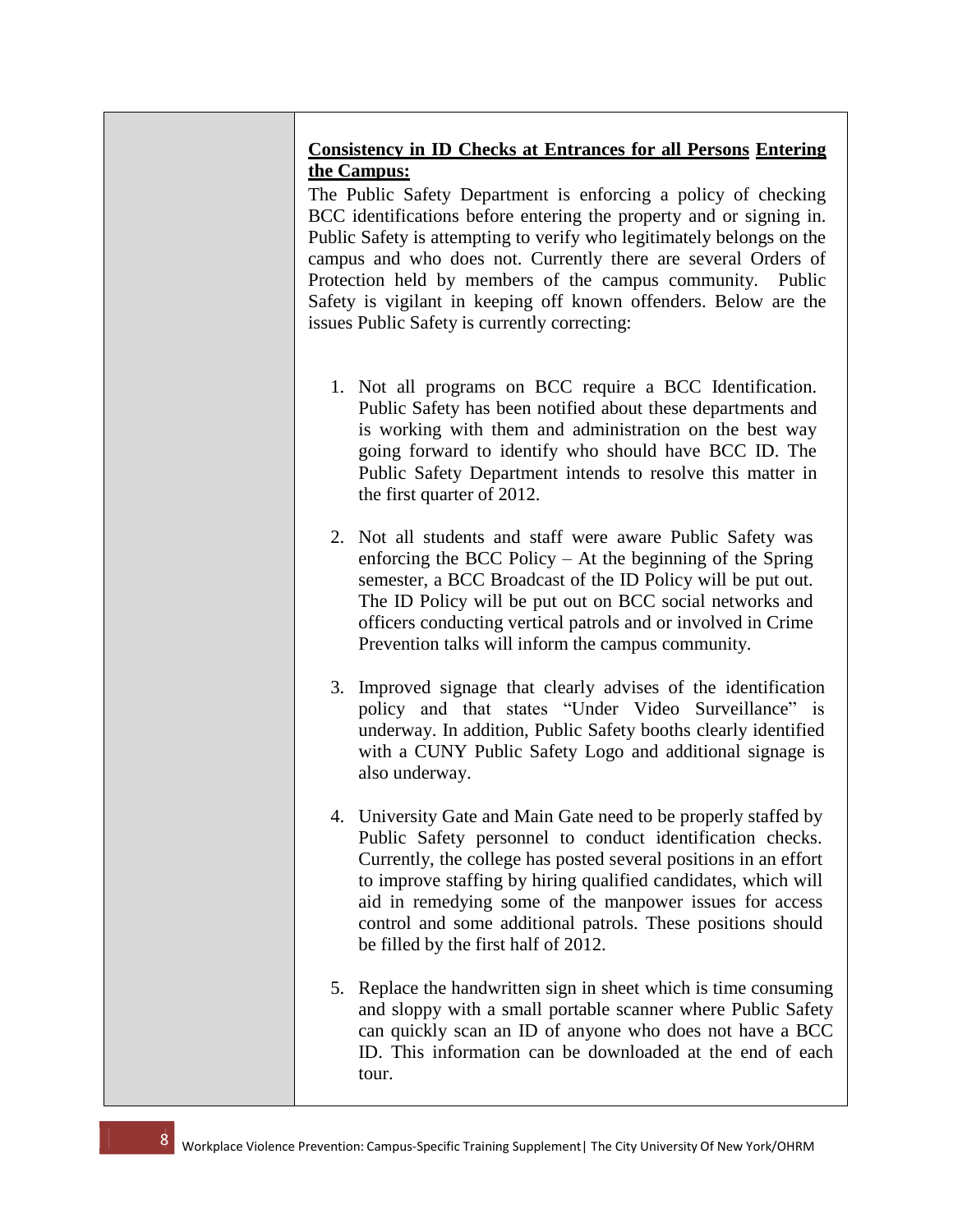6. The  $180<sup>th</sup>$  Street Gate which was constantly left open giving unfettered access has now been secured by PPS and is only used when needed.

#### *August 2014 - Improved / Work in Progress:*

*The Department of Public Safety adopted an ID check of all those entering the campus in late 2011, which was only loosely practiced prior to this date. There were some difficulties both with the culture change within the BCC community and the fact that there were 17 programs identified as not having BCC ID's. Public Safety has worked to find a balance at the access gates and entrances to identify legitimate members of the BCC community or those visiting as well as providing members of a number of these programs BCC ID's so they can access the campus unhindered.* 

#### *June 2015 – Work in Progress:*

*During the summer of 2015, Public Safety will be looking to deploy a visitor management system versus the current hand written visitor log. This will make the sign in process more efficient and may help track guests. In addition, manned by a Public Safety employee at all times, an ID system has been made portable to provide BCC ID's to various program participants quickly and efficiently. Public Safety is also looking into the feasibility of installing an access control turnstile at the University gate entrance.* 

#### **Current Burglar Alarm System Needs to be Updated:**

Public Safety, working with the IT Department and outside vendors, is currently researching how to turn the current analog burglar alarm receiver into a cost effective PC based alarm station for better tracking and assessment of alarms. It is anticipated that this matter will be resolved in the first quarter of 2011.

#### *August 2014 - Corrected / Work in Progress:*

*In late 2012 the analog burglar alarm receiver that had less than 30 functional alarms out of 100 documented calling in, was converted into a PC based alarm system which has 65 alarm systems calling in to the Public Safety Communications & Surveillance Room. This enables Public Safety to better monitor intrusion alarms, duress alarms & fire alarms. Public Safety is continuing to repair and install intrusion & duress alarms where needed.* 

## **Student Parking Lot Lack of Lighting, Surveillance, Access Control, and Perimeter Fence:**

Currently there are several issues with this area. For example, the security booth needs to be replaced and Public Safety is in the process of obtaining pricing for a new booth. In addition, the existing motorized arms are not functioning and a speed bump should be installed prior to approaching the security booth of those exiting.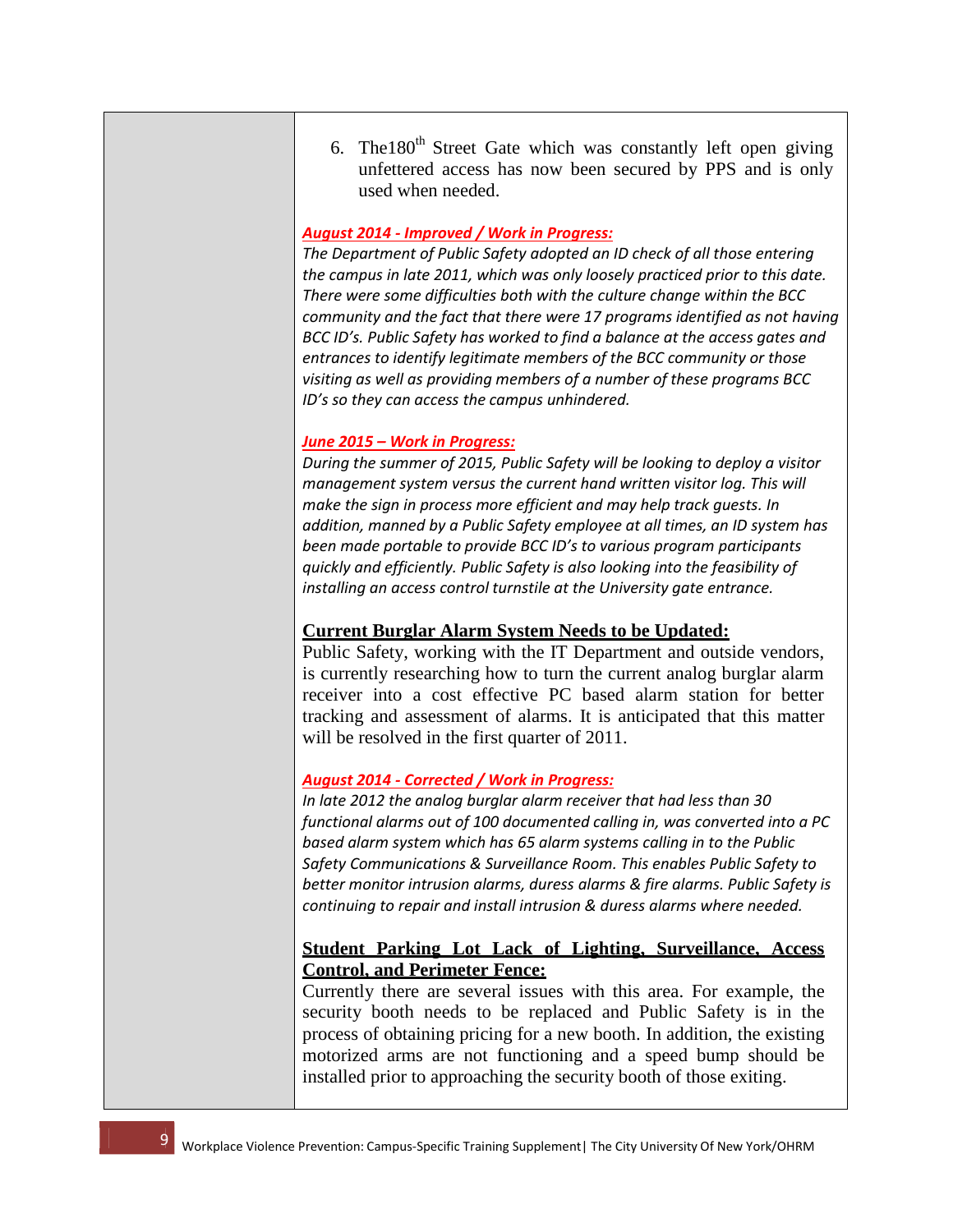Public Safety will follow up with Physical Plant Services in an attempt to repair the motorized arms in order to better physically control vehicles from entering or exiting. There are multiple CCTV cameras that are not functioning in the area. Public Safety is obtaining quotes from vendors to activate and add cameras to the area which can be observed from the Public Safety Command Desk. It is anticipated that this will be done by the third quarter of 2012.

Currently the interior of McCracken Gate, leading to the upper student lot, is being left open for pedestrian traffic. However, the lot is being abused by parkers who have not paid for a parking permit as well as by neighborhood residents. Public Safety is working with the Campus Planning Department and Physical Plant Services to have a new pedestrian size gate installed with a pedestrian size gate to prohibit vehicles from going through. Public Safety will conduct checks of both lots and vehicles. Vehicles without a parking permit will be issued parking tickets. On December 9, 2011, Public Safety and PPS conducted another evening survey, there was a clear improvement in a majority of areas and PPS is making a diligent effort to address areas where improvement can be made.

#### *August 2014 – Work in Progress:*

*The Department of Public Safety in conjunction with Capitol Projects, BCC IT, and PPS are upgrading several security devices in the student lot, McCracken Lot (front/rear) and the Paterson Lot – all to be completed in the Fall of 2014. This will include the installation of two new security booths – one will replace the existing student lot booth, and a new booth will be installed near the McCracken entrance. Both booths will have viewing access to an additional 40 surveillance cameras that will be deployed evenly in all three lots. The Public Safety Communications & Surveillance Center will also have access to surveillance of this area. Overall lighting will be improved in the area. It is believed with the additional staffing, surveillance, patrols and improved lighting; the immediate area will be significantly more secure.* 

#### *June 2015 – Work in Progress:*

*The student parking lot located on the Hall of Fame Terrace has seen several improvements during the fiscal year 2014/2015. A total of 22 CCTV cameras have been installed to cover the student parking lot interior and exterior. A new access control system (Isonas) station has been installed to give student access into the parking lot. This system will allow the Public Safety officer assigned to the entrance to regularly patrol the area to keep students and their personal property safe. Also, the extension of the student parking lot into Paterson lot will increase the availability of parking for many more students. New lighting at Patterson Lot has significantly improved overall*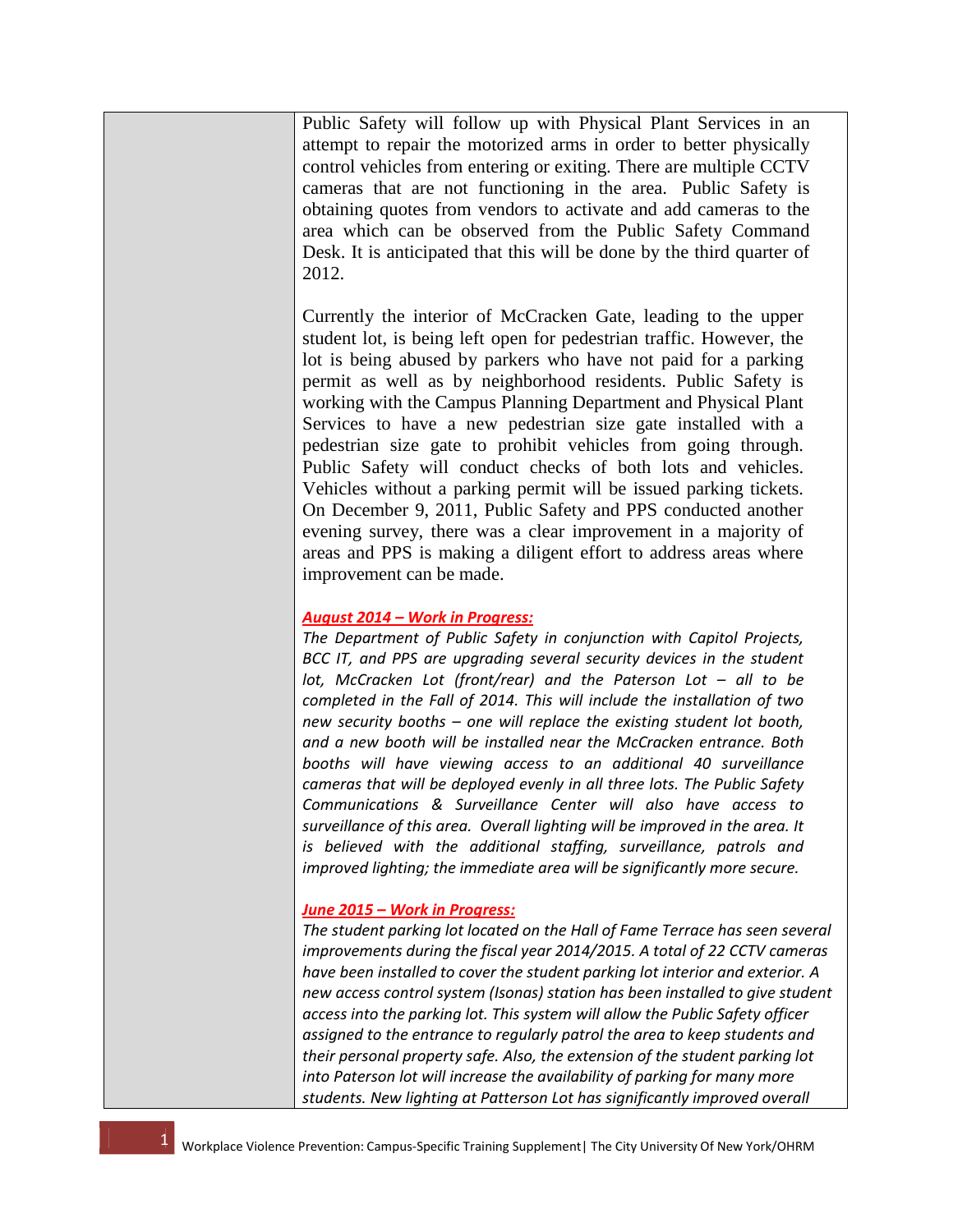*lighting in the area. There are 20 more cameras that have been installed in Patterson Lot that will be activated over the next 3 months. A new Security booth has been installed in the Student Lot and another at the Paterson Lot. Both will be fitted with monitors so officers assigned can see cameras for their areas. Overall Security has significantly improved.* 

## **Emergency Exit Detex Boxes / Battery Check:**

During the walk through, a majority of the battery operated emergency exit alarm detex boxes did not have functioning batteries. Public Safety will work with PPS to identify and have this situation remedied during the first quarter of 2012, as well as work on a monthly inspection.

## *June 2015 – Work in Progress:*

*Some improvements have been made to the local detex alarm locks, primarily on ground floor emergency exits and roof access points. After careful review and assessment, it has been determined that a more efficient solution needs to be implemented to realistically alert Public Safety staff of alarm activation. Over the next 12 months, the Public Safety Department will attempt to install cameras with intrusion alarms in 1/3 of the 40 areas, addressing the areas of highest concern first. The goal is to make this a more effective system. Instead of just a local alarm going off, the Public Safety Communications & Surveillance Center would be immediately notified and can dispatch officers or use video surveillance to make an assessment.*

# **Improve BCC Public Safety Crime Prevention Outreach:**

During the site inspection and campus specific training, it became evident that a number of BCC staff and students not know the Public Safety emergency number and were not aware of the services provided by the Department.

During the first quarter of 2012 a Public Safety Crime Prevention Team will be formed from members of the Public Safety Department with the mission of giving crime prevention tips, making the college community more knowledgeable about street awareness, institute crime prevention programs as well as conduct workplace violence workshops and improve domestic violence awareness in conjunction with the WVAT / Campus Security Advisory Committee.

## *August 2014 - Improved / Work in Progress:*

*The department has significantly improved its outreach to the campus community by providing crime prevention lectures to over 1000 students, conducting about twelve (12) crime prevention workshops per semester, and implementing new Crime Prevention Programs such as, Operation Car Watch and SAFE Haven. Yet, the Department of Public Safety would like to do more.*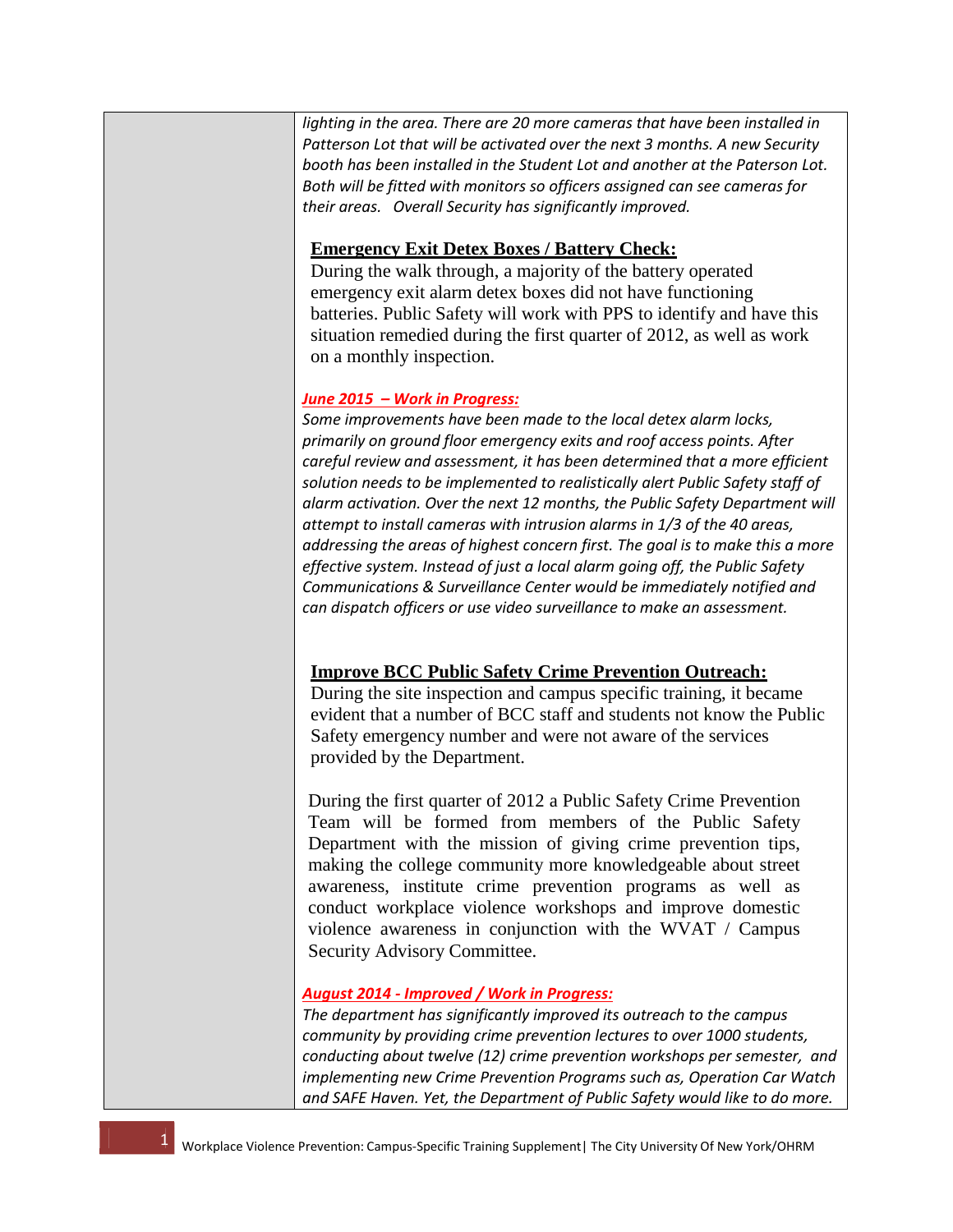*In June 2012, Public Safety dedicated one (1) person strictly to Crime Prevention / Domestic Violence Outreach and Programs. The Department as a whole has been retrained on Crime Prevention Programs and Community Policing philosophies to positively engage the students, staff and faculty. The Public Safety Department is adding an additional staff member to its crime prevention initiatives to double its outreach and provide additional lectures to students & staff. In addition, new Crime Prevention Programs and outreach strategies will be implemented, such as a BXCC Neighborhood Watch and providing significantly more engagement to departments and student groups on Crime Prevention Programs / Strategies.* 

#### *June 2015 - Improved / Work in Progress:*

*The Public Safety Crime Prevention Team has continued to improve its outreach to students, staff and faculty, providing crime prevention, work place violence and Title IX trainings to over 1500 members of the college community. The Crime Prevention Team will improve its outreach over the next six (6) months by doing the following with the ultimate goal of improving community trust and education:*

- *Speaking at New Student Orientations as well as Adjunct and Employee Orientations.*
- *Educating more of the community with Social Networking about services provided by Public Safety.*
- *Provide a monthly newsletter of current public safety issues and activities to keep our public aware.*
- *Meet with Student Clubs and Departments to review services and address issues.*
- *Continue to improve our relationship with the 52nd and 46th Precincts as well as Transit District 11 and assist in joint neighborhood events for youths in order to build community.*
- *Conduct a Crime Prevention Survey of all campus buildings, looking at usage, physical security, hours of operation, incident analysis and occupants concerns (same would be used to address current issues and for updating the site Specific WPV document).*
- *Conduct patrols on the student shuttle bus and target campus graffiti issues.*
- *Continue to teach in OCD / FYS Classes in Domestic Violence Prevention / Crime Prevention and Title IX.*

1 2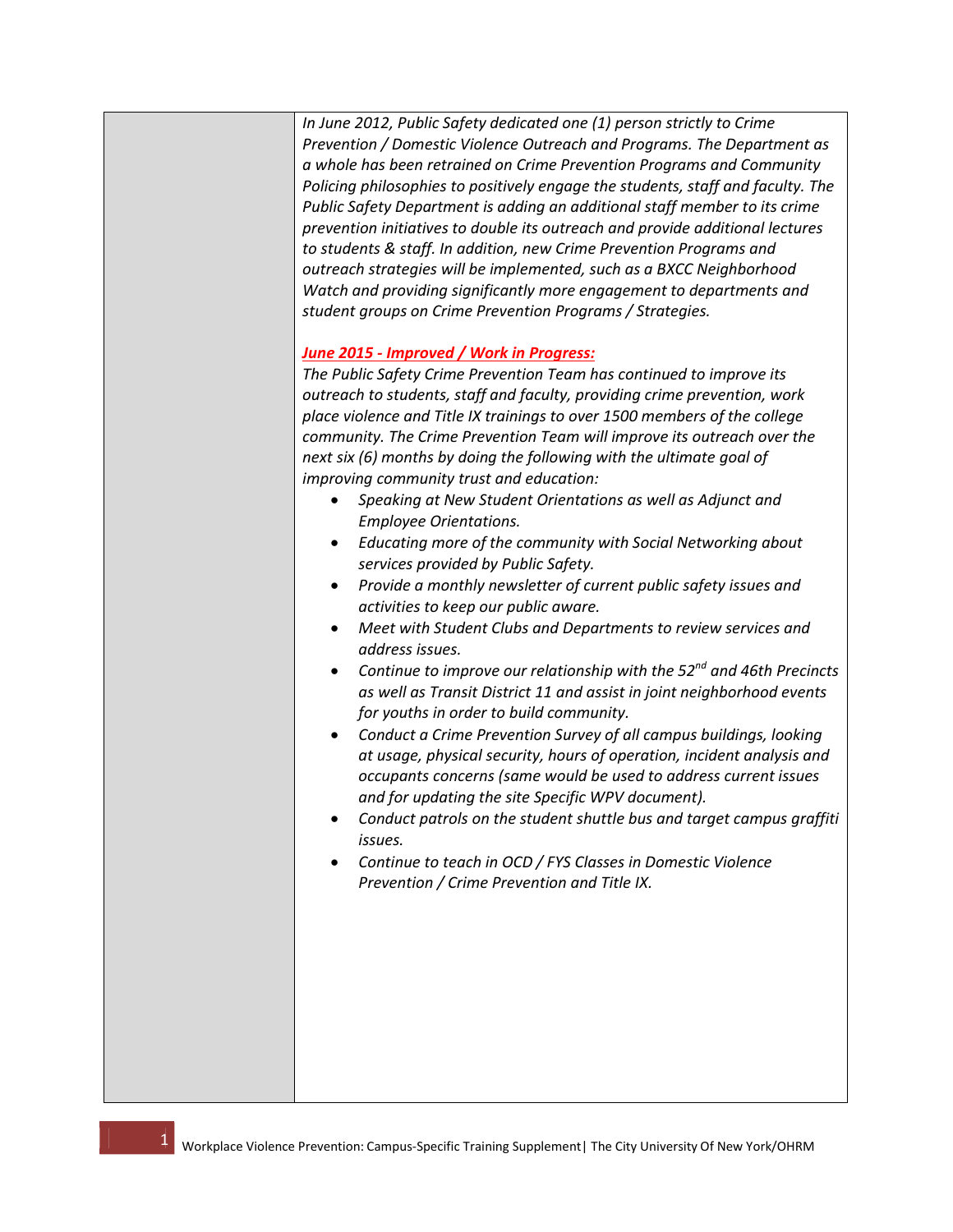## *August 2014 - Improved / Work in Progress – Periodic Review of Armed Key Public Safety Personnel:*

*Over the last 31 months five (5) Public Safety members have been authorized / trained and are licensed to carry firearms when using metal detectors, and may retrieve their weapon if there is an active threat on campus. There are three (3) more Public Safety members in the process of obtaining there firearm license and three (3) are still awaiting training. Public Safety is reviewing / preparing a presentation for senior management at BCC for key members to carry on duty for active threat scenario similar to Lehman, Kingsborough and City College. Please note that four (4) of the aforementioned members are trained Federal Law Enforcement Active Shooter / Threat Instructors by the Federal Law Enforcement Training Center. In addition (6) of the aforementioned members have also received ALERRT – Advanced Law Enforcement Rapid Response Training for Active Shooter / Threat by NYPD.* 

## *June 2015 – Improved / Work in progress:*

*In February 2015 nine (9) members of the Public Safety Department were authorized by the President of the College and the Chief of the Public Safety Department to carry firearms in case of imminent danger or an active shooter event on campus. The Public Safety Department is requesting training in the future for fourteen (14) additional members.*

### *August 2014 - New Building – North Instructional Library:*

*This Building came on Line in the fall of 2012, after the initial workplace violence survey. In the Summer of 2013 when reviewing an update of the status of corrections to the Workplace Violence Committee and Union representatives of what has been done so far, a Workplace Violence Survey was conducted and handouts were given to staff. In addition, the Public Safety department reviewed reported incidents in the building. Despite a dedicated Public Safety staff member patrolling the building, numerous analog cameras, access control and alarms, the concerns were the following:*

- *Numerous unattended property thefts*
- *Disruptive students getting into altercation with the library staff*
- *Assist in advising the students when the Library is closing*
- *Issues with valid BCC ID's*
- *Vandalism of computer equipment*
- *Issues with the access control system*
- *Issues with the analog cameras and not enough coverage leaving blind spots*
- *Not enough Public Safety presence*

## *Corrected / Work in Progress*

*The department of Public Safety working with Campus Planning in the Spring of 2014 replaced all interior cameras to higher quality IP cameras and added cameras to blind spots. Additional card readers and panic buttons were installed where specified. As of now, two (2) Public Safety staff members are assigned to the building. One is assigned to the second floor to assist library*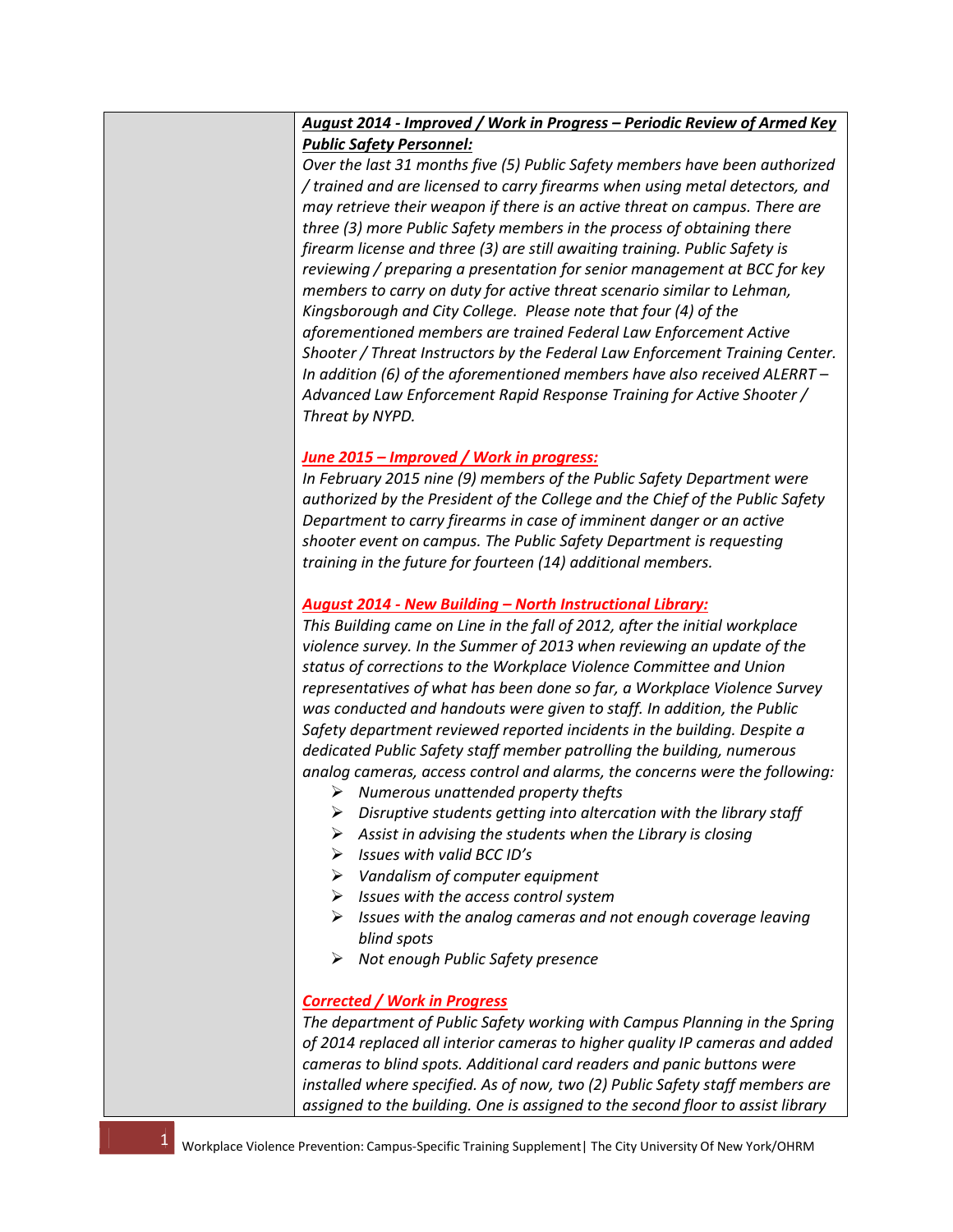*staff in dealing with disruptive students, to show presence, and to validate BCC ID cards upon request. The second Officer is assigned to patrol the building, looking especially for unattended property to secure. They will also assist library staff in advising patrons when the building is closing. A training session was conducted with the library staff to advise them of the aforementioned. In addition, Library staff has been invited to Nonviolent Crises Intervention Training in the future with Public Safety to aid in dealing with disruptive individuals.* 

## *Work in Progress:* **June 2015**

*Bullet resistant vests are being considered due to high levels of gun violence in the surronding nieghborhood and a request by union Local 237 (IBT) representing Campus Security Assistants:*

*During the Annual WPV review with Union Represtatives in 2015, Union Assistant Director for Local 237 stated that his members wanted bullet resistant vests for Campus Security Assistants. Campus Public Safety attempted to address this concern in Spring of 2013 with the Union and Central Public Safety but to no avail. Campus Public Safety will attempt to revisit this issue.* 

*High levels of street violence in the surronding nieghborhood, specifically the route to the local train station traveled by a majority of staff and students, has prompted Public Safety to find a comprehensive security solution to make the path safer:*

*Public Safety will begin a plan to take a comprehensive approach to improving the safety of those traveling to and from the Burnside train station in route to the campus.This comprehensive plan entails collaborating with the 46th Precinct, Transit District 11, local merchants with the SAFE Haven Program, assessing street surviellance cameras, improving shuttle bus services and establishing a mobile or permenant Public Safety SubStation with additional surviellance on the corner of Burside and University Avenue.* 

*Better secure IT closets, server areas and PPS critical infrastucture:*

*Public Safety will be adding an access contol system (with Intrusion detection) to the main IT server room to compliment the areas existing cameras system. In addition, Public Safety will deploy 12 cameras with intrusion alarms to critical IT closets. The Public Safety Communications & Surveillance Center would be immediately notified and would be able to dispatch officers or use video surveillance to make an assessment when critical areas are accessed. In addition, Public Safety will look at ways to limit access and improve surveillance to critical PPS areas.* 

#### **KEY CONTACT INFORMATION AND SPECIFIC CAMPUS RESOURCES**

1 4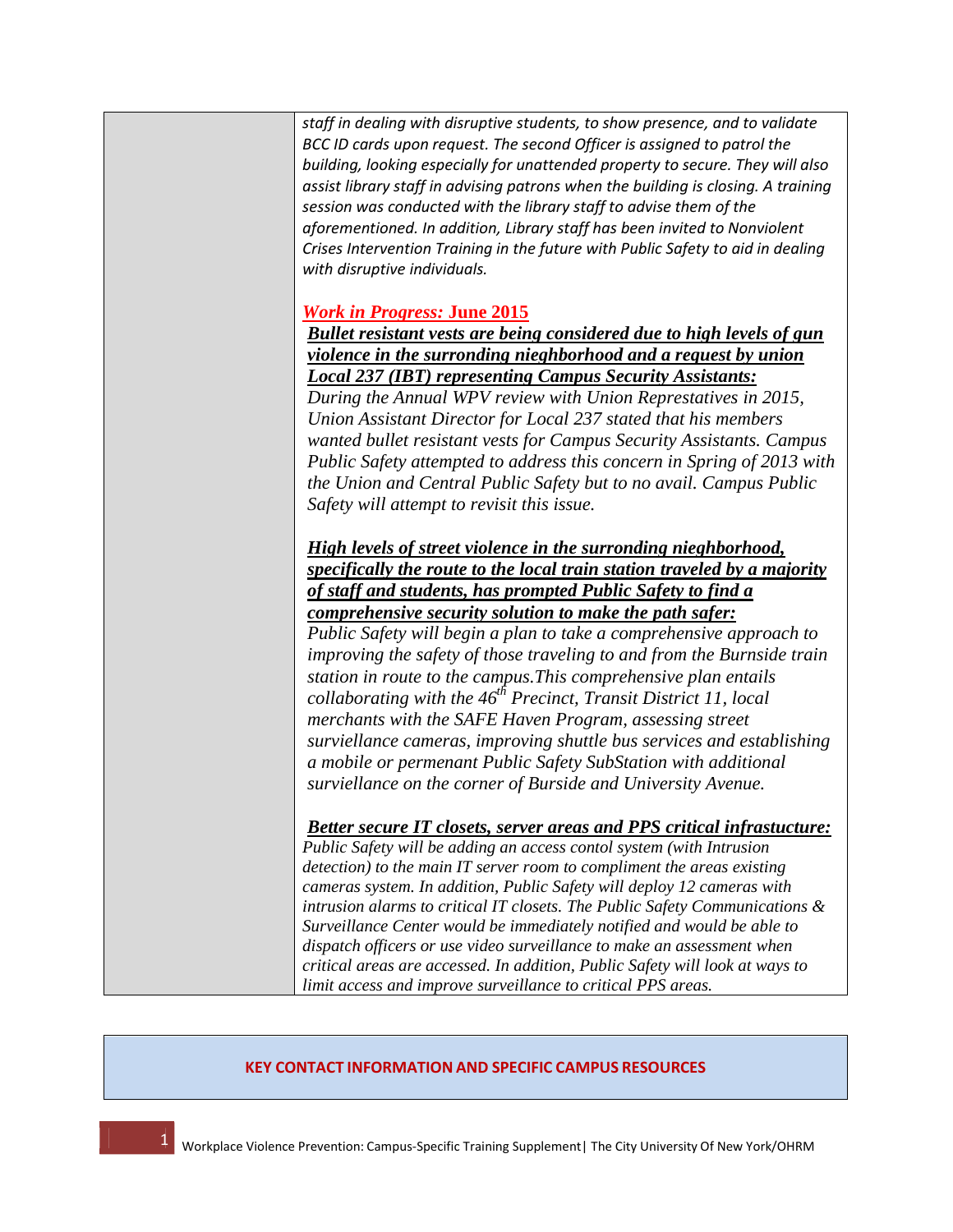| <b>Campus Office of</b>                                                                                                                                                                                | Department of Public Safety                  | Loew Hall, 5th Floor | 718-289-5923 |
|--------------------------------------------------------------------------------------------------------------------------------------------------------------------------------------------------------|----------------------------------------------|----------------------|--------------|
| <b>Public Safety</b>                                                                                                                                                                                   |                                              |                      |              |
|                                                                                                                                                                                                        | Department of Public Safety Emergency Number |                      | 718-289-5911 |
| Incidents of workplace<br>violence and behavior<br>that you believe may<br>lead to potential<br>workplace violence must<br>be reported promptly to<br>a supervisor and the<br>Office of Public Safety. |                                              |                      |              |

| <b>KEY CONTACT INFORMATION AND SPECIFIC CAMPUS RESOURCES</b>                                            |                                                                                                                     |              |
|---------------------------------------------------------------------------------------------------------|---------------------------------------------------------------------------------------------------------------------|--------------|
| <b>Workplace Violence</b><br><b>Advisory Team (WVAT)</b><br>List of members with<br>contact information | Karla ReneeWilliams, Esq.<br>Karla. Williams@bcc.cuny.edu<br>Executive Counsel to the President & Labor<br>Designee | 718-289-5809 |
| OR location where this<br>information is posted<br>On campus or on the<br>College web site (i.e.,       | James Verdicchio<br>James. Verdicchio@bcc.cuny.edu<br>Director / Chief of Public Safety                             | 718-289-5922 |
| URL).                                                                                                   | Saul Fraguada<br>Saul.Fraguada@bcc.cuny.edu<br>Luietentant, Public Safety Investigations Team                       | 718-289-5876 |
|                                                                                                         | Grisselle Nadal<br>grisselle.nadal@bcc.cuny.edu<br>Confidential Assistant to Legal Counsel &<br>Labor Designee      | 718-289-5487 |

**5 Workplace Violence Prevention: Campus-Specific Training Supplement** | The City University Of New York/OHRM<br>**1990 - The City University Of New York/OHRM** 

1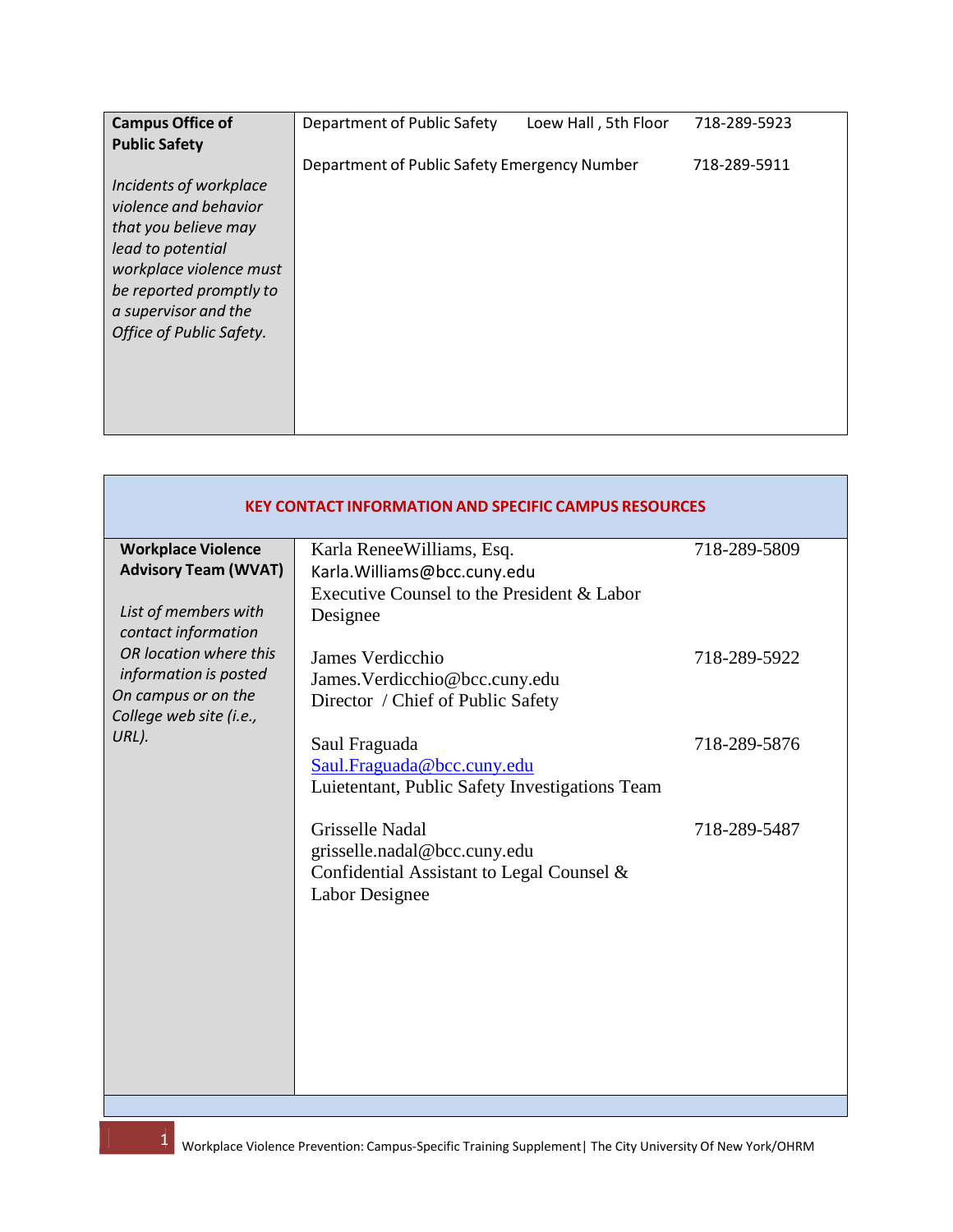| <b>KEY CONTACT INFORMATION AND SPECIFIC CAMPUS RESOURCES</b>                                                                                                                     |                                                                                     |                                 |                                                         |
|----------------------------------------------------------------------------------------------------------------------------------------------------------------------------------|-------------------------------------------------------------------------------------|---------------------------------|---------------------------------------------------------|
| <b>Instructions on</b>                                                                                                                                                           | Department of Public Safety                                                         | Loew Hall, 5th Floor            |                                                         |
| accessing your College's<br><b>Workplace Violence</b><br><b>Prevention Program</b>                                                                                               | Office of Legal Counsel                                                             | Language Hall 37                |                                                         |
| Including contact<br>information OR location<br>where this information is<br>made available by the<br>College.                                                                   | Human Resources Department South Hall 104<br><b>Bronx Community College Website</b> |                                 |                                                         |
| <b>Additional Campus</b><br><b>Resources and Contacts</b>                                                                                                                        | Department of Public Safety                                                         | Loew Hall 5 <sup>th</sup> Floor | 718-289-5923                                            |
| List of additional campus<br>contacts and resources<br>available to assist with<br>awareness and prevention<br>efforts, training, or issues<br>related to workplace<br>violence. | Sergeant Alexandria Torres<br>Specialist Jose Diaz                                  |                                 | 718-289-5100<br>Ext -3730<br>718-289-5100<br>Ext - 3444 |
| <b>Domestic Violence</b><br><b>Prevention Resources</b><br>Including contact<br>information for your campus                                                                      | Department of Public Safety<br>Sergeant Alexandria Torres                           | Loew Hall 5 <sup>th</sup> Floor | 718-289-5923<br>718-289-5100<br>Ext -3730               |
| <b>Domestic Violence</b><br>Liaison(s). Concerns about                                                                                                                           | Office of Legal Counsel                                                             | Language Hall 37                | 718-289-5487                                            |
| domestic violence entering or<br>affecting the workplace may                                                                                                                     | Department of Human Resources South Hall 104                                        |                                 | 718-289-5119                                            |
| be reported to your DV<br>Liaison, a supervisor or to                                                                                                                            | Office of Vice President of Student Affairs, Loew Hall 201                          |                                 | 718-289-5864                                            |
| Public Safety.                                                                                                                                                                   | Office of Affirmative Action & Title IX Coordinator                                 |                                 | 718-289-5100<br>Ext 3494                                |